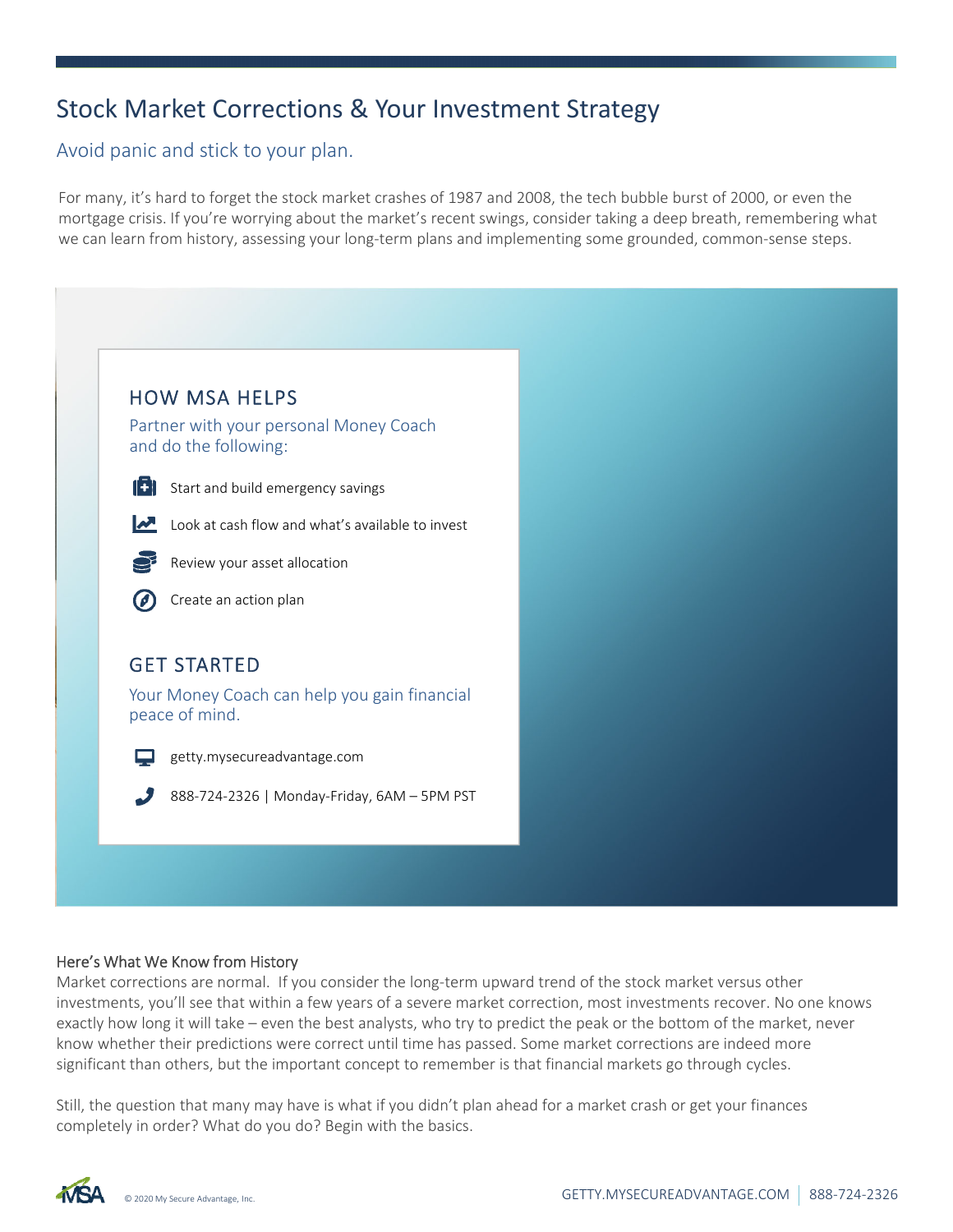Stocks, real estate, bonds or other investments have specific sectors or regions that may be impacted at any time, but when there's an overall drop in prices across an index of 10% or more, experts consider it a market correction. Many types of perceived risks can cause investors to sell. Political risks, widespread pandemic fears, business risks and other factors can cause investor panic. In our recent history, anything from a change in the presidency to a potential threat of a virus can be blamed for market upheaval. Whether rational or irrational, it can drive down the prices of stocks. So, what can you do?

#### Create a Plan (or stick with your plan) & Get Help If You Need It

Prepare for the days when the market is down. It is great to pat yourself on the back for your decision‐making on a good stock market day, but you should also expect that even if you make amazing choices on your investments, you will still have some days that are frustrating.

You've probably heard the old investing mantra, "buy low" and "sell high", but many don't have the stomach for waiting it out. Investor behavior and emotional reaction are often to blame for irrational decisions. Too many investors sell at market lows when they feel they have to "get out" before the market goes any lower. Later, when there's an upward trend, most investors tend to "get in" close to the top of the market cycle. This phenomenon can lead to lower‐than‐average returns over time.

Avoid trying to "time" the market by selling or buying strategically. Instead, stick with your plan. You may want to consider funds that have a target date in the future which corresponds to the earliest year that you would withdraw the funds. Using a fund management team that rebalances your account over time takes some of the emotion out of investing in this type of fund. If you get stressed or uneasy and need someone to talk you out of possibly making poor choices, or simply want to get an expert opinion, consider working with an investment advisor.

# Start or Build Emergency Savings

Having cash available if you need it will provide you some peace of mind. If your household suffers a loss in income, if you get a large medical bill or you want to take advantage of the discounted prices on stocks, you will have savings to do it. Just make sure you always keep enough cash to cover expenses for 3‐9 months or keep building the account until you do.

#### Start or Continue Dollar‐Cost Averaging

Dollar‐cost averaging is consistently contributing to your investments regardless of market prices. This means that you're buying when prices are low and when prices are high, rather than trying to buy on "the right day".

The good news is that when the market drops due to a correction, it means that prices to buy are lower. If you have the funds available, it is an opportunity to buy great companies when they cost less. Be brave and start (or continue) investing with every paycheck.

An example of dollar-cost averaging is a consistent contribution to a 401(k) or other retirement plan, which means that you will buy when share prices are low, and as the market recovers, you will purchase shares at a higher price. Over time, the share price will average out.

Also remember that if you receive an employer match to a retirement plan, you have "free" money that provides an instant return for the dollars you invest. Take advantage of this benefit by contributing at least the minimum amount to receive an employer match if your employer provides a matching contribution.

#### Time Frame – Plan for the Long‐Term

If you did some planning prior to starting your investing journey, you will remember that any money invested in the stock market should be long-term dollars that you don't need to spend this year, next year, or even five years from now. If market ups‐and‐downs make you nervous, remember that you won't be using this money for many years from now.